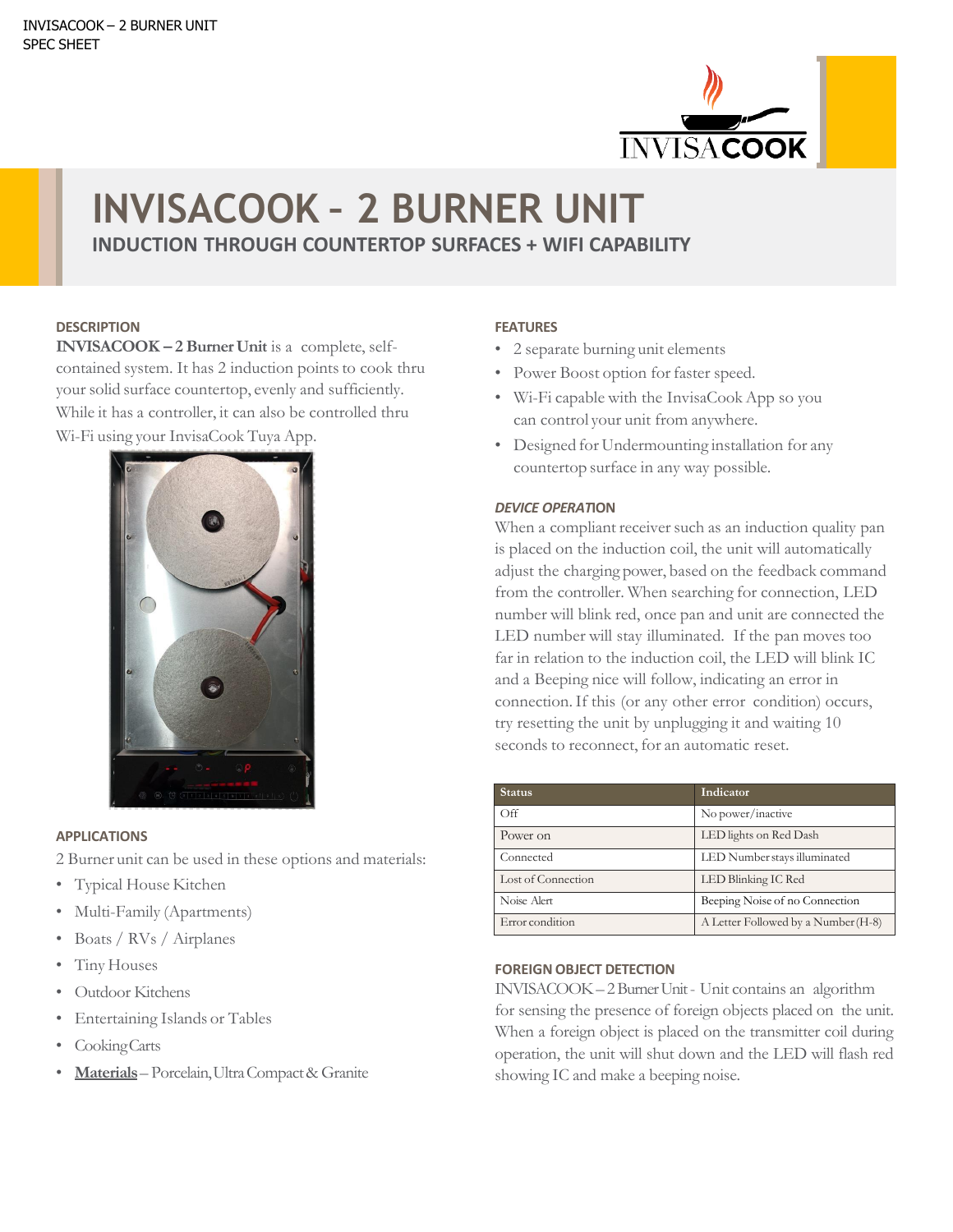





Each 2 Burner Zone has a Power Share in the following examples



## **ELECTRICAL AND MECHANICALSPECIFICATIONS**

| Dimension            | Description                                                          |
|----------------------|----------------------------------------------------------------------|
| Dimension            | $520 \times 310 \times 55$ mm                                        |
| <b>Bottom Size</b>   | $490 \times 285 \times 49.5$ mm                                      |
| Recommended material | Max thickness is 15mm and Min is 6mm of<br>Porcelain or Granite ONLY |

| Connection         | Description                             |
|--------------------|-----------------------------------------|
| AC Input           | 220/240Vac 50/60HZ                      |
| Wattage            | 3,600 W (Total Shared)                  |
| Power              | $1800w + 1800w$ (Up+Down) (Boost 2500w) |
| Platen Burner Size | $180mm + 180mm$                         |
|                    |                                         |

## **TEMPERATURE**

| Operating Cooking Temps | 97°F min /400 °F max. (36°C min / 205°C max.) |
|-------------------------|-----------------------------------------------|
| Non-operating Temps     | -40°F to $158$ °F (-40°C to +70°C)            |

#### **HUMIDITY**

| Operating:     | To 85% relative humidity (non-condensing) |
|----------------|-------------------------------------------|
| Non-Operating: | To 95% relative humidity (non-condensing) |

## **ALTITUDE**

| Operating:     | to 10,000 feet   |
|----------------|------------------|
| Non-operating: | to $50,000$ feet |